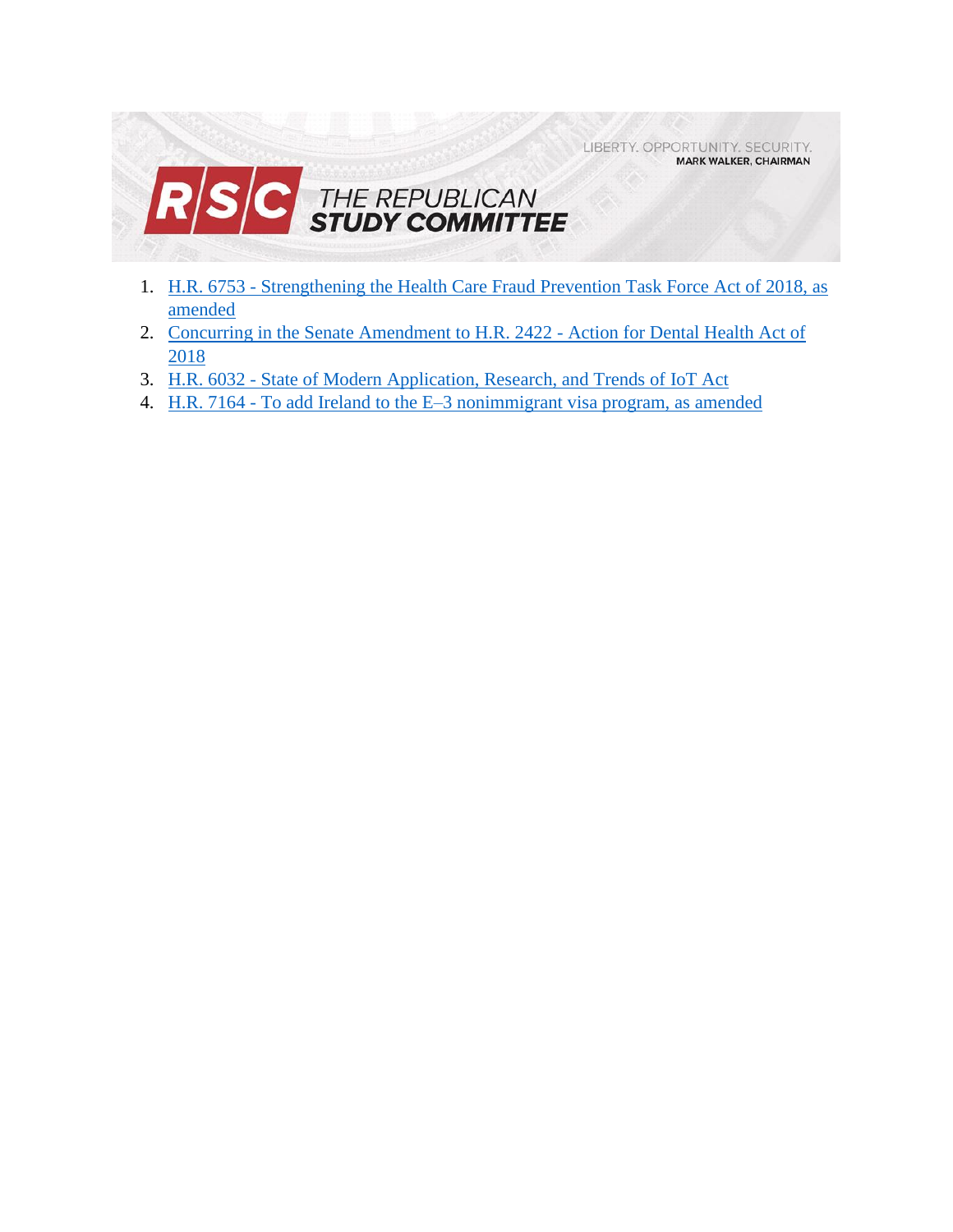# <span id="page-1-0"></span>**H.R. 6753 – Strengthening the Health Care Fraud Prevention Task Force Act of 2018 (Walden, R-OR)**

## **FLOOR SCHEDULE:**

Scheduled for consideration on November 28, 2018, under a suspension of the rules which requires a 2/3 majority for final passage.

**TOPLINE SUMMARY:** [H.R. 6753](https://docs.house.gov/billsthisweek/20181126/HR6753.pdf) would codify the Healthcare Fraud Prevention Partnership. This partnership would be a voluntary public-private partnership between the federal government, state agencies, law enforcement, private health insurance plans, and health care anti-fraud associations.

**COST:** A Congressional Budget Office score is not available.

Rule 28(a)(1) of the Rules of the Republican Conference prohibit measures from being scheduled for consideration under suspension of the rules without an accompanying cost estimate. Rule 28(b) provides that the cost estimate requirement may be waived by a majority of the Elected Leadership.

## **CONSERVATIVE CONCERNS:**

 **Expand the Size and Scope of the Federal Government?** This legislation codifies an existing Federal partnership.

**Encroach into State or Local Authority?** No.

 **Delegate Any Legislative Authority to the Executive Branch?** This legislation would authorize the Secretary to perform such duties as the Secretary determines appropriate in carrying out this legislation.

**Contain Earmarks/Limited Tax Benefits/Limited Tariff Benefits?** No.

## **DETAILED SUMMARY AND ANALYSIS:**

[H.R. 6753](https://docs.house.gov/billsthisweek/20181126/HR6753.pdf) would codify the [Healthcare Fraud Prevention Partnership.](https://hfpp.cms.gov/) This partnership would be a voluntary public-private partnership between the federal government, state agencies, law enforcement, private health insurance plans, and health care anti-fraud associations.

This legislation would state that in carrying out the partnership, the Secretary of Health and Human Services would enter into a contract with a trusted third party in order to carry out the duties of the partnership.

The duties of the partnership would be to: 1) provide technical and operational support to facilitate data sharing between partners in the partnership; 2) analyze data shared to identify fraudulent and aberrant billing patterns; 3) conduct aggregate analyses of health care data so shared across Federal, State, and private health plans for purposes of detecting fraud, waste, and abuse schemes; 4) identify outlier trends and potential vulnerabilities of partners in the partnership with respect to such schemes; 5) refer specific cases of potential criminal conduct to appropriate law enforcement entities; 6) convene, not less than annually, meetings with partners in the partnership for purposes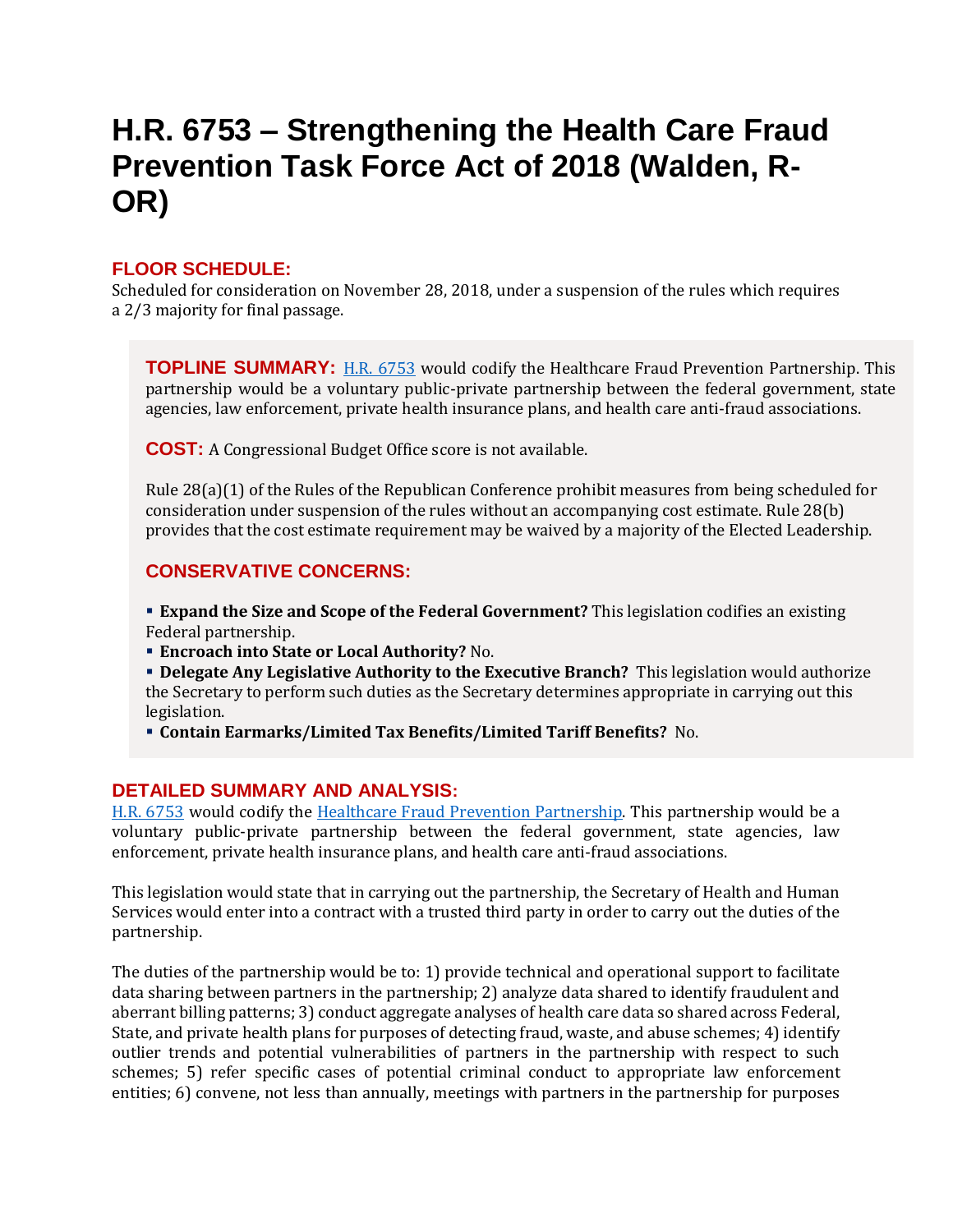of providing updates on the partnership's work and facilitating information sharing between the partners; 7) enter into data sharing and data use agreements with partners in the partnership in such a manner so as to ensure the partnership has access to data necessary to identify waste, fraud, and abuse while maintaining the confidentiality and integrity of such data; 8) provide partners in the partnership with plan-specific, confidential feedback on any aberrant billing patterns or potential fraud identified by the partnership with respect to such partner; 9) establish a process by which entities may enter the partnership and requirements such entities must meet to enter the partnership; 10) provide appropriate training, outreach, and education to partners based on the results of data analyses; and 11) perform such other duties as the Secretary determines appropriate.

This legislation would require that not later than two years after the date of the enactment of this legislation, the trusted third party would be required to perform an analysis of aberrant or fraudulent billing patterns and trends with respect to providers and suppliers of substance use disorder treatments from data shared with the partnership.

This legislation would specify the Executive Board membership requirements, including who must be represented and the frequency of meetings.

This legislation would require that periodic reports be sent to the Congress by the Secretary which shall contain a review of the partnership, including: 1) Savings; 2) outcomes from the program; and 3) additional strategic plans.

This legislation would specify that the partnership described shall be funded by amounts otherwise made available to the Secretary for carrying out this partnership.

This legislation would state that not later than two years after the date of enactment, the Secretary of Health and Human Services shall conduct a study on the feasibility of the partnership and submit such a report to the Congress. The report would be required to include the estimated cost and any potential barriers to the partnership.

**COMMITTEE ACTION:** This legislation was introduced on September 7, 2018, and was referred to the House Committee on Ways and Means, as well as the House Committee on Energy and Commerce. The Energy and Commerce Committee marked up and reported the bill on September 13, [2018,](https://energycommerce.house.gov/markups/energy-and-commerce-committee-vote-on-h-r-6511-h-r-3325-h-r-3891-h-r-5306-h-r-6733-and-h-r-6753/) by voice vote.

**ADMINISTRATION POSITION:** No Statement of Administration Policy is available at this time.

**CONSTITUTIONAL AUTHORITY:** According to the sponsor of this legislation: "Congress has the power to enact this legislation pursuant to the following: Article I, Section 8" No specific enumerating clause was cited.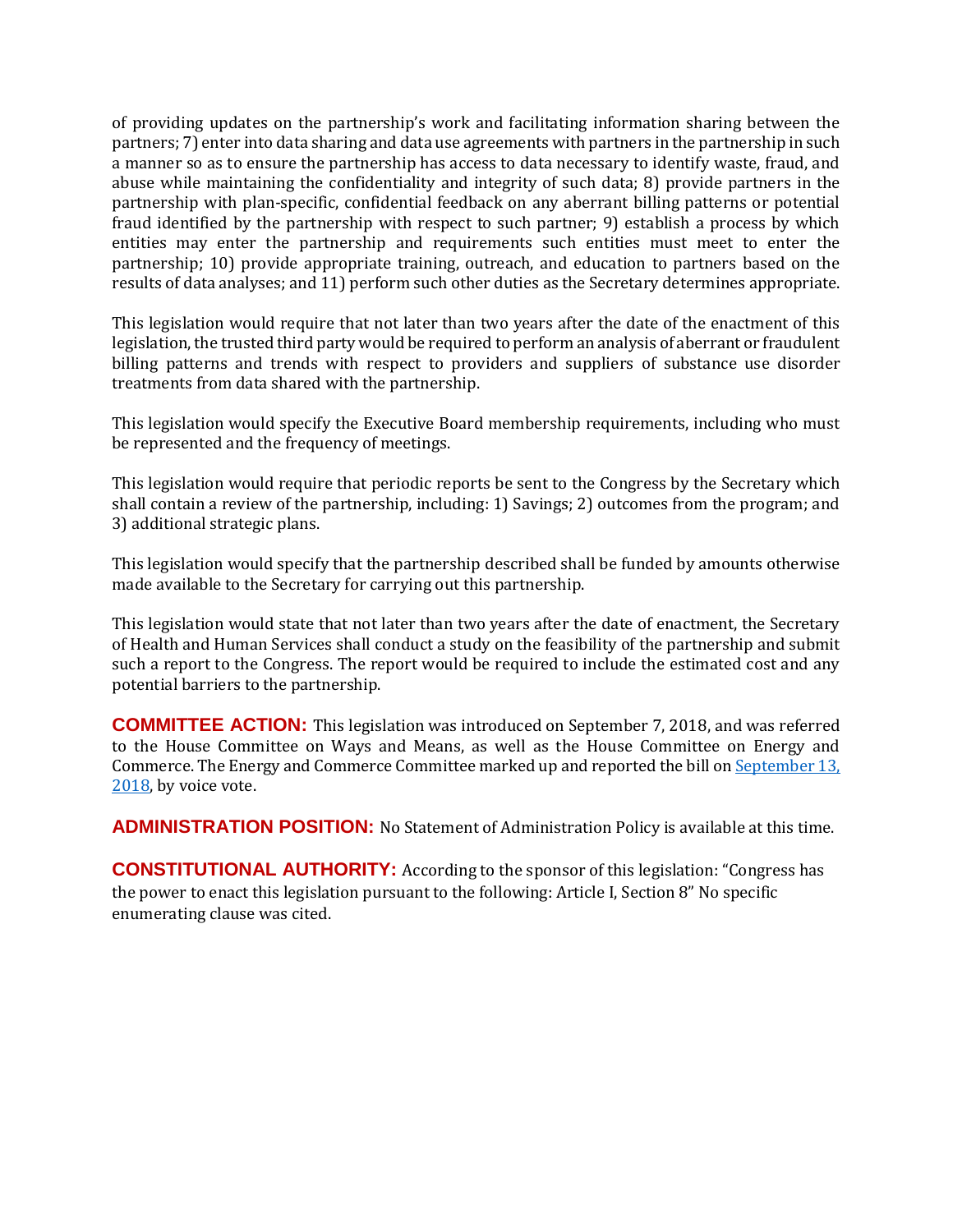# <span id="page-3-0"></span>**Senate Amendment to H.R. 2422 – Action for Dental Health Act of 2018 (Kelly, D-IL)**

## **FLOOR SCHEDULE:**

Expected to be considered on November 28, 2018, under suspension of the rules, which requires a 2/3 majority for passage.

## **TOPLINE SUMMARY:**

[The Senate Amendment to H.R. 2422](https://docs.house.gov/billsthisweek/20181126/HR2422.pdf) would establish a new "Action for Dental Health" program to improve oral health education and literacy, and reduce barriers to dental service provision, as well as reauthorize numerous long-expired Centers for Disease Control and Prevention (CDC) and Health Resources and Services Administration (HRSA) programs that support access to oral health care. Congress has continued to provide annual appropriations for these programs despite their expiration.

## **COST:**

The [Congressional Budget Office \(CBO\)](https://www.cbo.gov/system/files/115th-congress-2017-2018/costestimate/hr2422.pdf) estimates that implementing H.R. 2422 as reported by the House Energy and Commerce Committee would cost \$133 million over the 2018-2022 period, assuming appropriation of the specified amounts. Enacting the bill would not affect direct spending or revenues; therefore, pay-as-you-go procedures do not apply.

This score by the Congressional Budget Office does not reflect any changes made by the Senate.

## **CONSERVATIVE CONCERNS:**

▪ **Expand the Size and Scope of the Federal Government?** The bill would create the new "Action for Dental Health program."

- **Encroach into State or Local Authority?** Some conservatives may believe that such activities would be most appropriately funded by state and local governments, or by civil society.
- **Delegate Any Legislative Authority to the Executive Branch?** No.
- **Contain Earmarks/Limited Tax Benefits/Limited Tariff Benefits?** No.

## **DETAILED SUMMARY AND ANALYSIS:**

H.R. 2422 would authorize \$18 million for each of FY 2018-2022 for certain programs at CDC which provide grants to state and local governments to promote disease prevention and reduce disparities in oral health care, including through community water fluoridation and school-based dental sealant programs. It would also establish the Action for Dental Health Program, through which the HHS Secretary would provide eligible entities with grants to develop initiatives to improve oral health education, enhance dental disease prevention, increase oral health literacy, and reduce geographic, language, and cultural barriers to the provision of dental services. CBO estimates implementing those provisions would cost \$75 million over the 2018-2022 period; the rest would be spent in years after 2022.

The bill would also authorize \$13.309 million for each of FY 2018-2022 for the Grants to States to Support Oral Health Workforce Activities program operated by HRSA, which provide grants to states for dentistry and dental hygiene programs in rural and underserved communities. The bill would also expand eligible program activities to include providing dental care to residents of nursing homes, establishing dental homes for children and adults, and establishing initiatives to reduce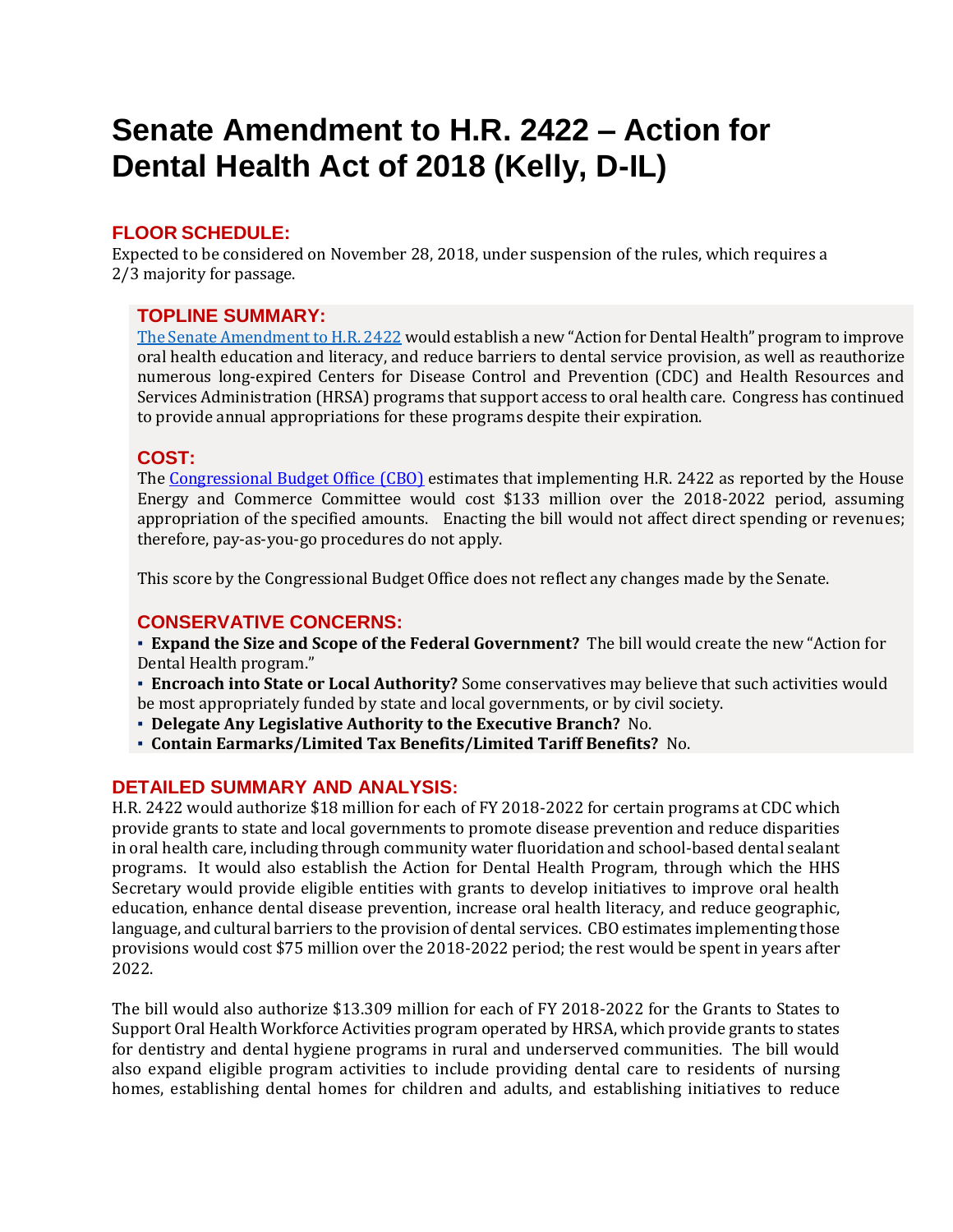emergency department use. CBO estimates that implementing these provisions would cost \$49 million over the FY 2018-2022 period; the remaining amount would be spent in years after 2022.

#### **COMMITTEE ACTION:**

This bill was introduced on May 5, 2017, and passed the House on February 26, 2018 by a [vote](http://clerk.house.gov/evs/2018/roll082.xml) of 387-13. The legislation was subsequently received by the Senate where it passed with an amendment on October 11, 2018, by voice vote.

#### **ADMINISTRATION POSITION:**

No Statement of Administration Policy is available at this time.

#### **CONSTITUTIONAL AUTHORITY:**

According to the sponsor: Congress has the power to enact this legislation pursuant to the following: Article I, Section 8, Clause 1 of the United States Constitution.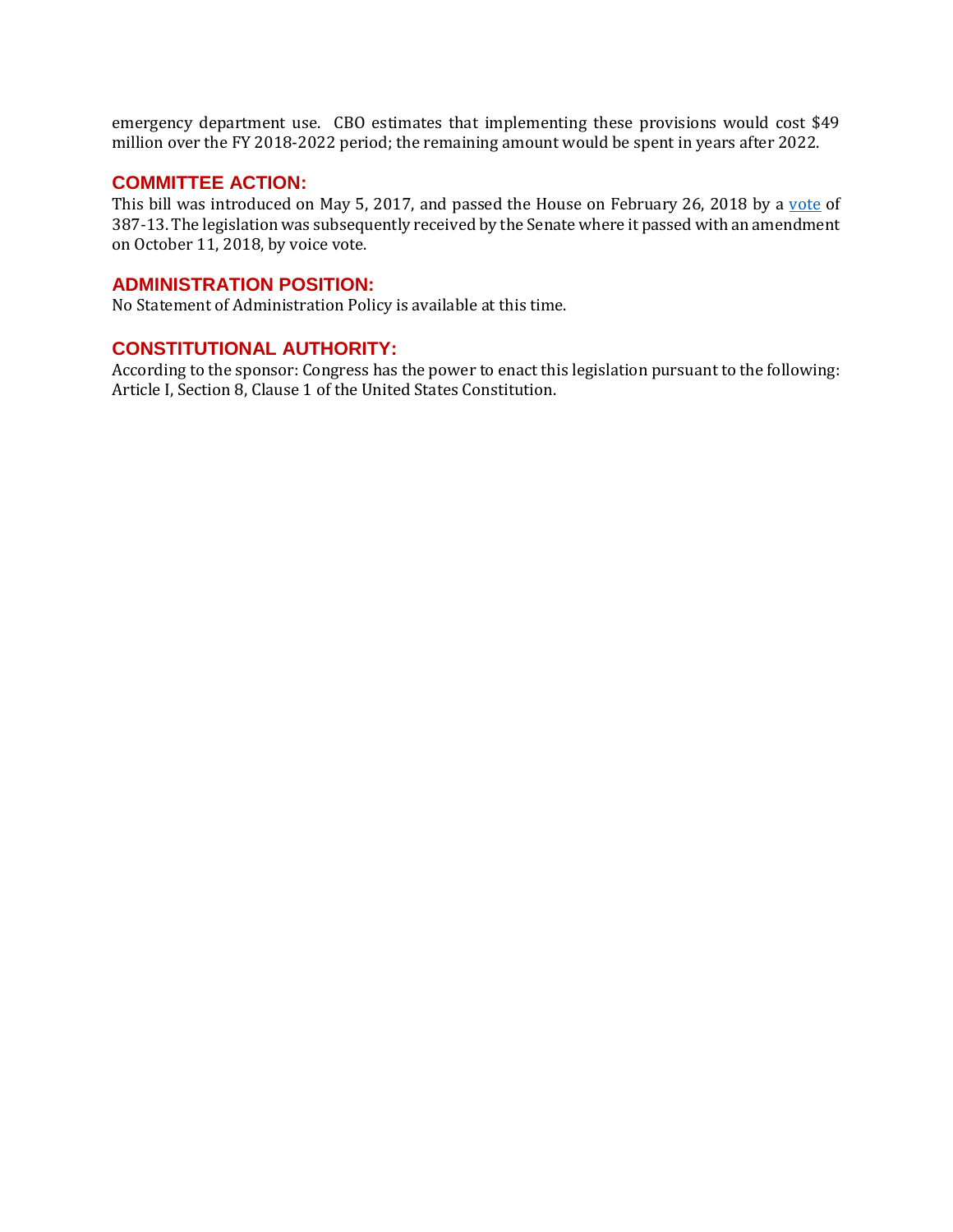# <span id="page-5-0"></span>**H.R. 6032 – SMART IoT Act (Rep. Latta, R-OH)**

## **FLOOR SCHEDULE:**

Scheduled for consideration on November 28, 2018, under a suspension of the rules which requires a 2/3 majority for final passage.

## **TOPLINE SUMMARY:**

[H.R. 6032](https://docs.house.gov/billsthisweek/20181126/HR6032.pdf) would require the Secretary of Commerce to conduct a study on the internet-connected devices industry and submit a report to congress that includes recommendations for growing the American economy through the secure advancement of internet-connected devices.

## **COST:**

The Congressional Budget Office (CBO) [estimates](https://www.cbo.gov/system/files?file=2018-08/hr6032.pdf) that implementing H.R. 6032 would cost \$2 million, subject to appropriation.

The bill does not authorize additional funds to carry out the provisions.

## **CONSERVATIVE CONCERNS:**

- **Expand the Size and Scope of the Federal Government?** No.
- **Encroach into State or Local Authority?** No.
- **Delegate Any Legislative Authority to the Executive Branch?** No.
- **Contain Earmarks/Limited Tax Benefits/Limited Tariff Benefits?** No.

## **DETAILED SUMMARY AND ANALYSIS:**

H.R. 6032 would require the Secretary of Commerce to conduct a study on the internet-connected devices industry and submit a report to Congress that includes recommendations for growing the American economy through the secure advancement of internet-connected devices. The bill does not authorize additional funds to carry out the provisions.

The report accompanying H.R. 6032 (H. Rept. 115-1003) can be found [here.](https://www.congress.gov/115/crpt/hrpt1003/CRPT-115hrpt1003.pdf)

## **COMMITTEE ACTION:**

H.R. 6032 was introduced on June 7, 2018, and referred to the House Committee on Energy and Commerce. The bill was marked-up on July 12, 2018, and reported by voice vote.

## **ADMINISTRATION POSITION:**

A Statement of Administration Policy is not available.

## **CONSTITUTIONAL AUTHORITY:**

According to the sponsor: "Congress has the power to enact this legislation pursuant to the following: Article I, Section 8, Clause 3: Congress shall have the Power . . ." to regulate Commerce with foreign Nations, and among the several States, and with the Indian tribes."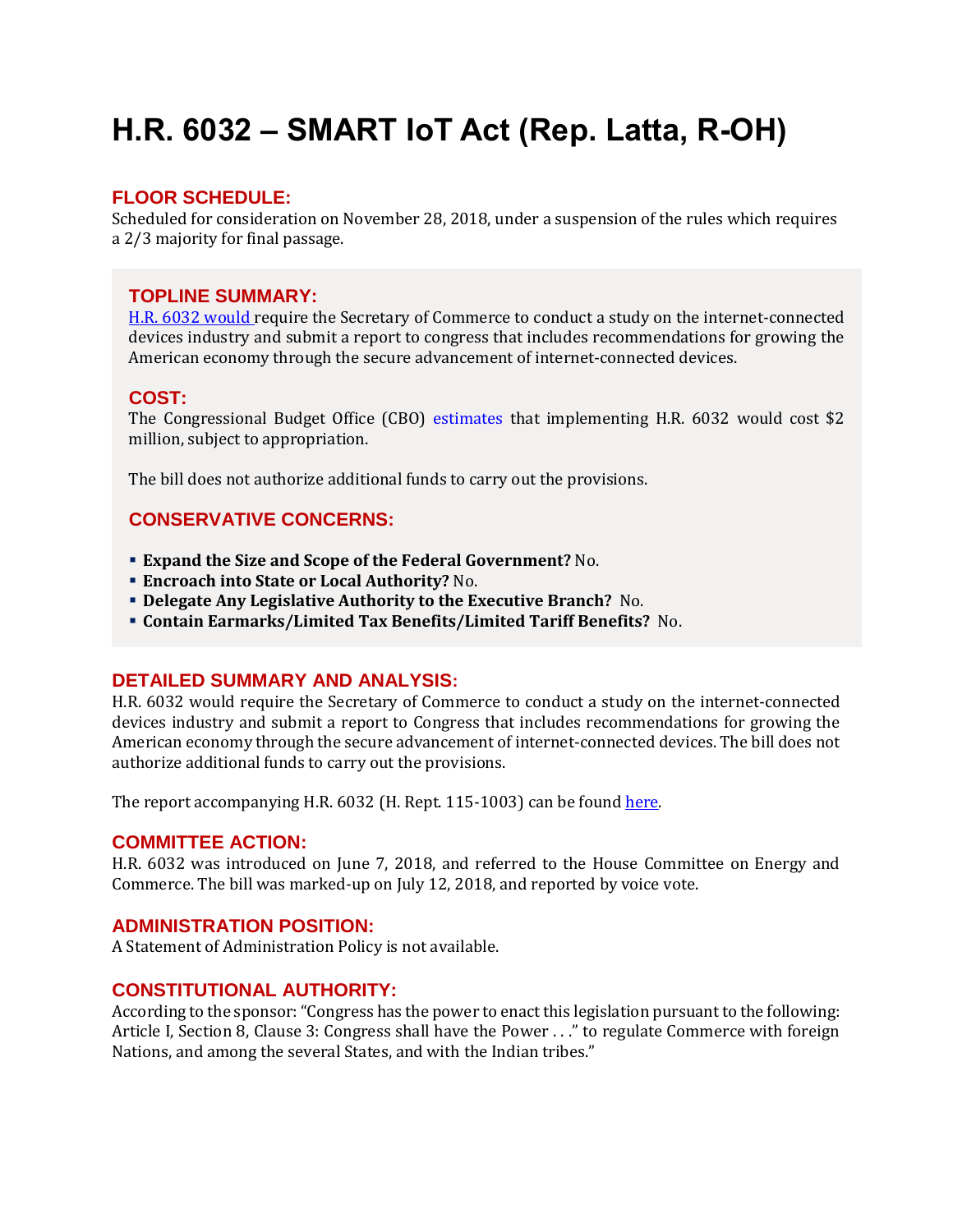# <span id="page-6-0"></span>**H.R. 7164 – To Add Ireland to the E-3 Nonimmigrant Visa Program (Rep. Sensenbrenner, R-WI)**

## **FLOOR SCHEDULE:**

Scheduled for consideration on November 28, 2018, under a suspension of the rules which requires a 2/3 majority for final passage.

## **TOPLINE SUMMARY:**

[H.R. 7164](https://docs.house.gov/billsthisweek/20181126/HR7164-1.pdf) would allow Irish citizens to use the unused visas from the E-3 nonimmigrant visa program, which currently is only open to citizens of Australia.

## **COST:**

A Congressional Budget Office (CBO) is not available.

Rule 28(a)(1) of the Rules of the Republican Conference prohibit measures from being scheduled for consideration under suspension of the rules without an accompanying cost estimate. Rule 28(b) provides that the cost estimate requirement may be waived by a majority of the Elected Leadership.

## **CONSERVATIVE CONCERNS:**

Conservatives may be concerned that this legislation expands access to a special visa category rather than shifting toward a more general merit-based immigration system for all applicants. This legislation would provide special consideration for certain Irish nationals while other nations with highly skilled immigrants are subject to per-country caps for other employment-based visas.

Moreover, some conservatives may be concerned that valuable time and resources are being used to provide access to a special visa category to Ireland when the United States is currently grappling with several pressing immigration issues that we have been unable to address, including surges of migrants arriving at the southern border, needed reform of U.S. asylum laws, and a fix to the Flores Settlement Agreement. This legislation may seem to some conservatives as untimely and out of step with the current immigration problems dominating public attention that need a swift resolution. When conservatives fought to vote on broader immigration bills, namely Goodlatte I and Goodlatte II, they also fought to limit special immigration categories in favor of a more merit-based approach.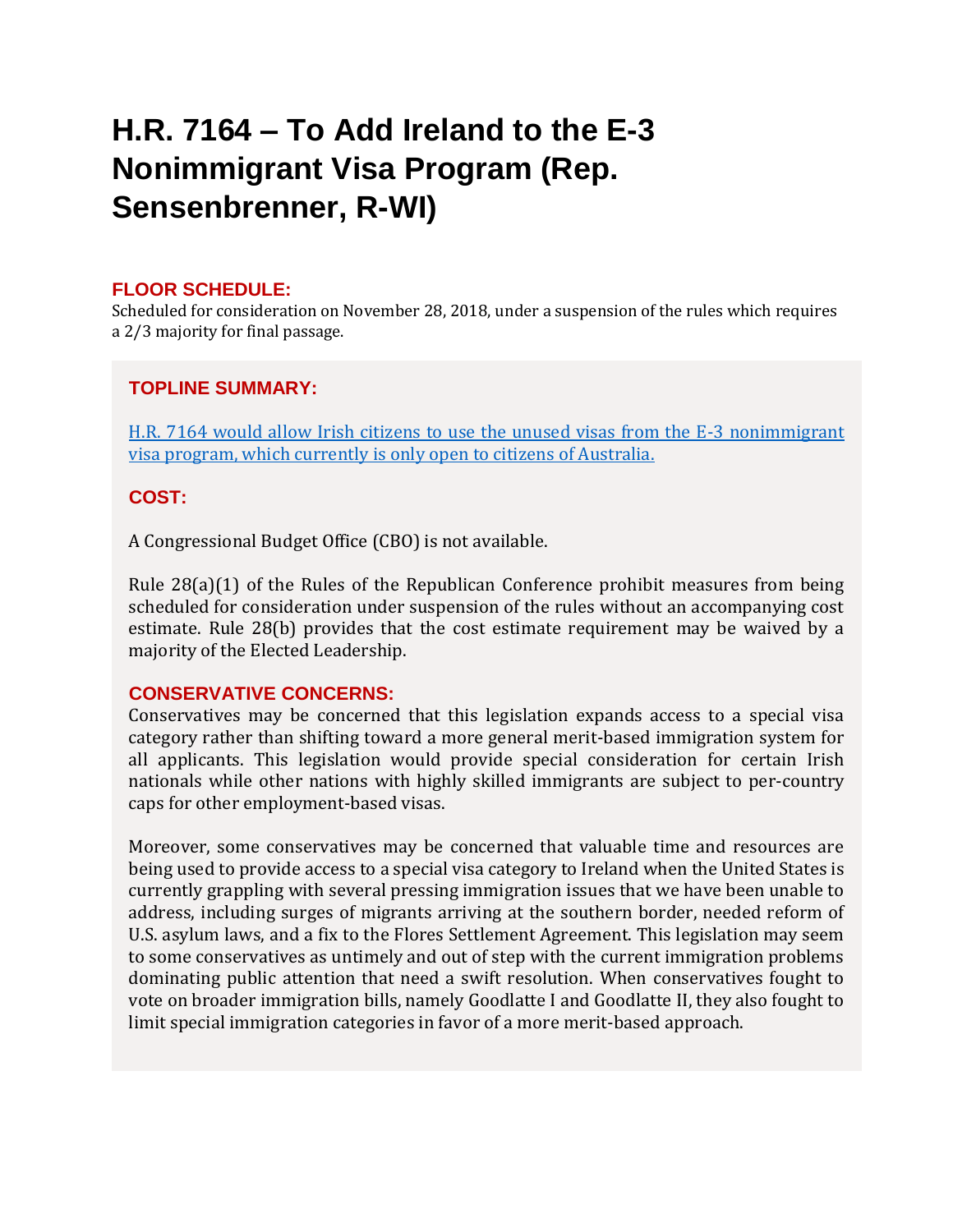Conservatives may also be concerned that this legislation continues to exempt spouses and children from the 10,500 person cap. Under the program, spouses are eligible to freely work in the United States without limitation.

Similar legislation, which would have allotted 10,500 E-3 visas for citizens of Ireland was criticized for providing preferential treatment through a carve out for Irish nationals, with some outlets referring to it as a [pork barrel visa](https://www.huffingtonpost.com/dinkar-jain/e3-visa-scott-brown_b_1270008.html) bill.

- **Expand the Size and Scope of the Federal Government?** No.
- **Encroach into State or Local Authority?** No.
- **Delegate Any Legislative Authority to the Executive Branch?** No.
- **Contain Earmarks/Limited Tax Benefits/Limited Tariff Benefits?** No.

## **DETAILED SUMMARY AND ANALYSIS:**

This legislation would allow Irish citizens to use the unused visas from the Australian E-3 visa program. The program is capped at 10,500 visas. The unused visas would be rolled over to the next fiscal year, as the number of unused visas would not be clear until the close of the year – though the cap would remain in place. Employers using the E-3 Visa program would be required to be in good standing with E-Verify, using it across the board for all visas. Employers would have to undergo all necessary requirements regarding employment visas, including petitioning, obtaining labor certifications, and applying on behalf of the individual. Spouses and children would continue to not count against the cap, and spouses would be able to work freely limitation. E-3 visas are valid for two years and are indefinitely renewable. Ireland would be required to provide a similar reciprocal program

The E-3 Certain Specialty Occupation Professionals from Australia visa program was established in 2005 for Australians as part of the Australia-US Free Trade Agreement. To be [eligible,](https://www.uscis.gov/working-united-states/temporary-workers/e-3-certain-specialty-occupation-professionals-australia) an applicant must currently be a national of Australia, have a U.S. offer of employment, have the necessary credentials to perform services in a specialty occupation, and will be taking a job that qualifies as a specialty occupation. Many believe the program was established as a sort of [thank you](http://gothamist.com/2014/06/09/australians_everywhere.php) to Australia for being supportive of America during the War on Terror.

Under this legislation Australians would continue to be eligible for the entirety of the allotted visas – however, any visas that go unused by Australians could then go to Irish nationals. In FY 2017 Australian nationals used just under 5,700 of the allotted visas.

## **COMMITTEE ACTION:**

H.R. 7164 was introduced on November 20, 2018, and was referred to the House Committee on the Judiciary.

## **ADMINISTRATION POSITION:**

A Statement of Administration Policy is not available.

## **CONSTITUTIONAL AUTHORITY:**